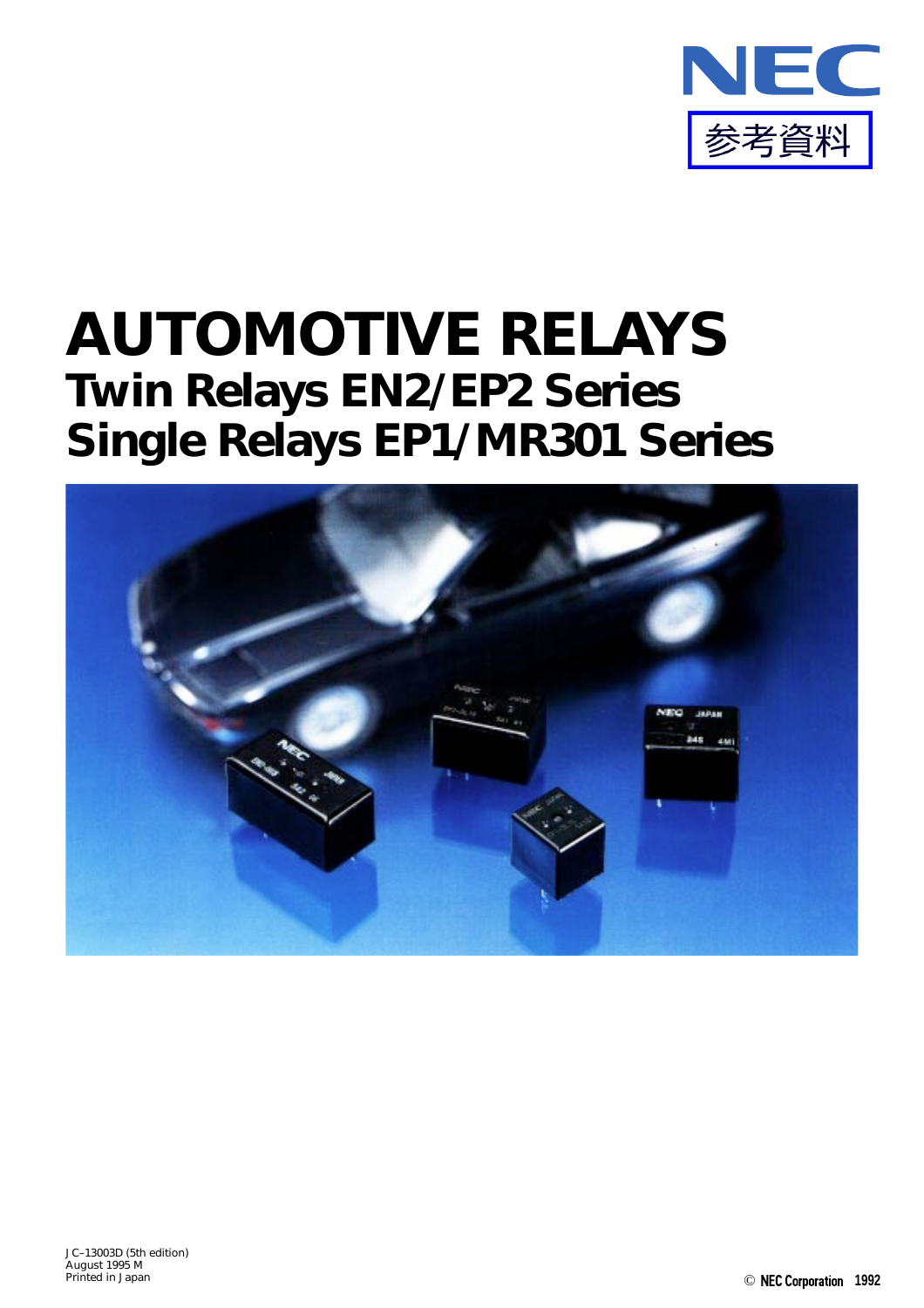# **DESCRIPTION**

The EN2, EP2, EPI and MR301 series power relays can meet the requirements of high quality and reliability in automotive electronics applications.

The EN2 and EP2 series are the twin relays which have two units in one package and smaller than conventional two relays. These relays are divided into two types for different usage. One is H bridge type and the other is separate type.

The EN2 series is suitable for heavy load applications (35 A max.). The EP2 series is designed for medium load applications (25 A max.). The EP1 and MR301 series are the 1C contact form relays.

Many of these relays have been used in automotive electronics applications throughout the world.

# **EN2 Series**

#### **FEATURES**

- Twin relay for motor and solenoid reversible control
- 30% less relay space than conventional two relays
- Contact switching current of 35 A max.
- High performance and productivity by unique symmetrical structure
- Flux tight housing
- Delivered in stick-tube for automatic insertion machine
- Washable type available



#### **PART NUMBERS AND COIL RATINGS**

Nominal Coil Nominal Must Must Nominal Voltage Resistance Current Operate Voltage Release Voltage Operate Power<br>(Vdc)  $(X \pm 10\%)$  (mA) (Vdc max.) (Vdc min.) (W)  $(MA)$   $\begin{array}{|c|c|c|c|c|} \hline \end{array}$  (Vdc min.)  $(M)$ 12 | 125 | 96.0 | 6.5 | 0.6 | 1.15 12 125 96.0 7.0 0.6 1.15 12 180 67.0 7.5 0.6 0.8 12 | 180 | 67.0 | 8.0 | 0.6 | 0.8 12 | 250 | 53.0 | 8.0 | 0.9 | 0.64 12 | 250 | 53.0 | 8.5 | 0.9 | 0.64 Part Numbers H Bridge Type Separate Type EN2-1N1S EN2-1N1ST EN2-1N2S EN2-1N2ST EN2-2N3S EN2-2N3ST EN2-2N4S EN2-2N4ST EN2-3N4S EN2-3N4ST EN2-3N5S EN2-3N5ST at 25˚C (77˚F)

### ■ **PART NUMBER SYSTEM**

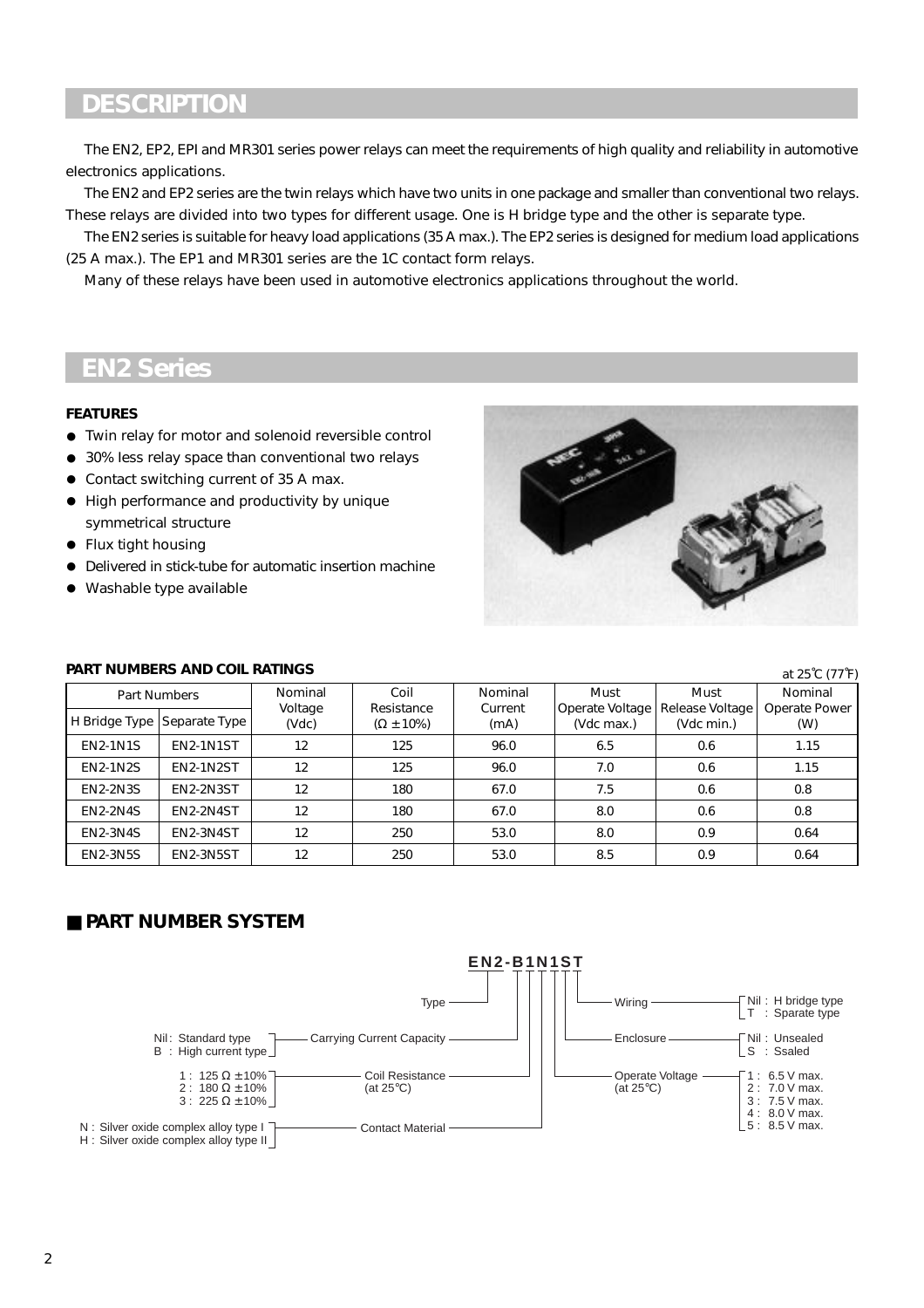#### ■ **DIMENSIONS** mm (inch)



■ **PCB PAD LAYOUT and SCHEMATICS** (bottom view) mm (inch)

**[H Bridge Type] [Separate (T) Type]**



| <b>SPECIFICATIONS</b>            |            |                                                                             | at 25°C (77°F) |  |  |
|----------------------------------|------------|-----------------------------------------------------------------------------|----------------|--|--|
| Items                            |            | Specification                                                               |                |  |  |
| <b>Contact Form</b>              |            | 1 form C × 2 [H Bridge Type & Separate Type]                                |                |  |  |
| <b>Contact Material</b>          |            | Silver oxide complex alloy (Special types available)                        |                |  |  |
| <b>Contact Resistance</b>        |            | 50 m $\Omega$ max. (measured at 7 A) initial                                |                |  |  |
| <b>Contact Switching Voltage</b> |            | 30 Vdc max.<br>5 Vdc min.                                                   |                |  |  |
| <b>Contact Switching Current</b> |            | 35 A max. (at 16 Vdc)<br>1 A min.                                           |                |  |  |
|                                  | Standard   | 25 A max. (2 minutes max.) (at 12 Vdc, 85°C)                                |                |  |  |
| <b>Contact Carrying Current</b>  | High       | 35 A max. (2 minutes max.) (at 12 Vdc, 85°C)                                |                |  |  |
| Operate Time                     |            | Approx. 5 ms max. (at 12 Vdc, excluding bounce) initial                     |                |  |  |
| Release Time                     |            | Approx. 2 ms max. (at 12 Vdc, excluding bounce) initial, without diode      |                |  |  |
| Nominal Operate Power            |            | 0.64 W/0.8 W/1.15 W (at 12 Vdc)                                             |                |  |  |
| <b>Insulation Resistance</b>     |            | 100 M $\Omega$ min. (at 500 Vdc) initial                                    |                |  |  |
| Breakdown Voltage                |            | 500 Vdc min. (for 1 minute) initial                                         |                |  |  |
| <b>Shock Resistance</b>          |            | 98 m/s <sup>2</sup> [Approx. 10 G] min. (misoperating)                      |                |  |  |
| <b>Vibration Resistance</b>      |            | 10 to 300 Hz, 43 m/s <sup>2</sup> [Approx. 4.4 G] min. (misoperating)       |                |  |  |
| <b>Ambient Temperature</b>       |            | $-40^{\circ}$ C to +85 $^{\circ}$ C (-40 $^{\circ}$ F to +185 $^{\circ}$ F) |                |  |  |
| Coil Temperature Rise            |            | 50°C/W (contact carrying current 0 A)                                       |                |  |  |
| Life Expectancy                  | Mechanical | 1 x 10 <sup>6</sup> operations                                              |                |  |  |
|                                  | Electrical | 1 x 10 <sup>5</sup> operations (at 14 Vdc, Motor Load 25 A/7 A)             |                |  |  |
| Weight                           |            | Approx. 18 gr.                                                              |                |  |  |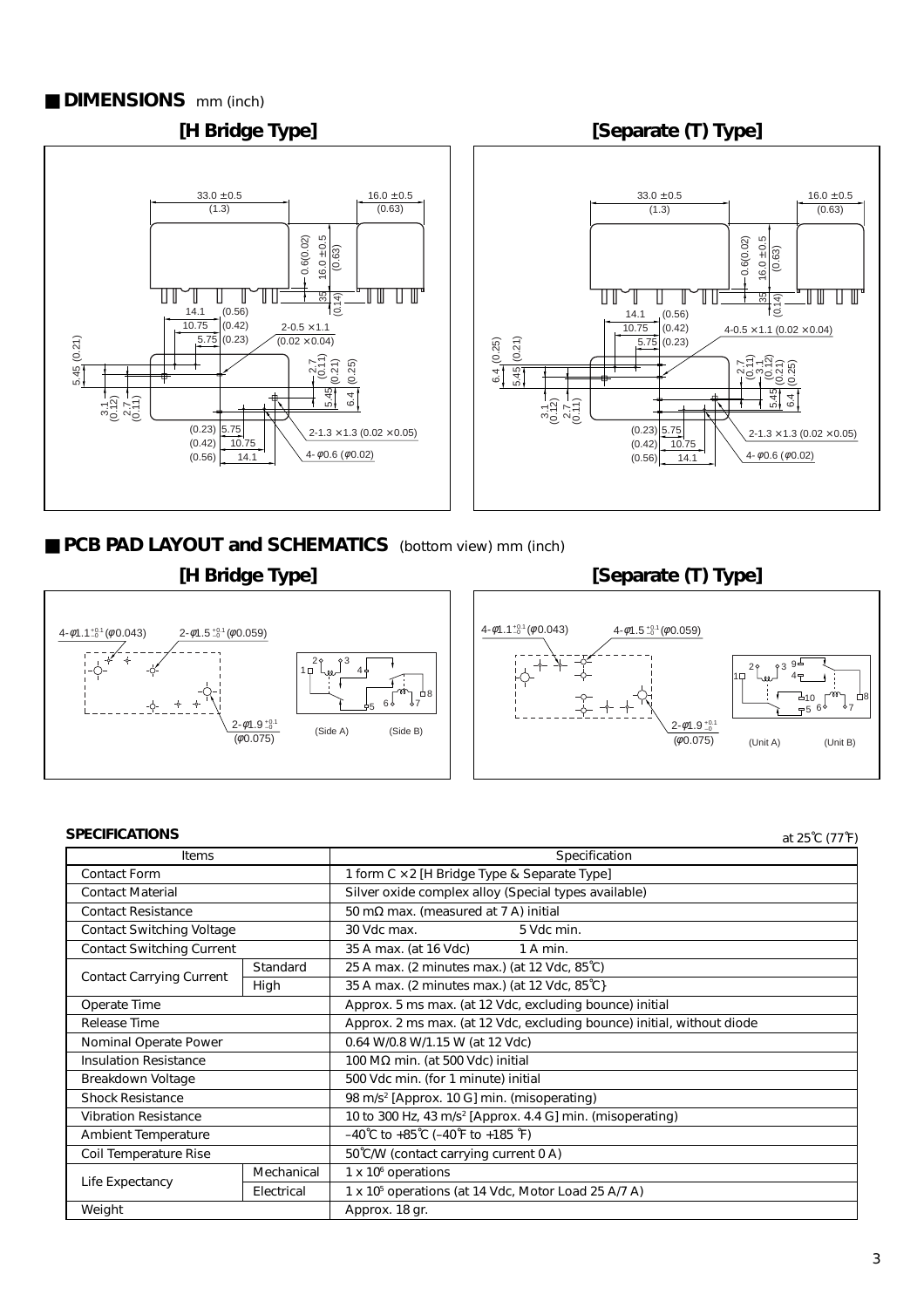# **EP2 Series**

#### **FEATURES**

- Twin relay for motor and solenoid reversible control
- 50% Iess relay space than conventional two relays
- Contact switching current of 25 A max.
- High performance and productivity by unique symmetrical structure
- Flux tight housing
- Delivered in stick-tube for automatic insertion machine
- Washable type available



| PART NUMBERS AND COIL RATINGS<br>at 25°C (77°F) |                               |                  |                                   |                 |                               |                               |                      |
|-------------------------------------------------|-------------------------------|------------------|-----------------------------------|-----------------|-------------------------------|-------------------------------|----------------------|
| Part Numbers                                    |                               | Nominal          | Coil                              | Nominal         | Must                          | Must                          | Nominal              |
|                                                 | H Bridge Type   Separate Type | Voltage<br>(Vdc) | Resistance<br>$(\Omega \pm 10\%)$ | Current<br>(mA) | Operate Voltage<br>(Vdc max.) | Release Voltage<br>(Vdc min.) | Operate Power<br>(W) |
| EP2-3N1S                                        | EP2-3N1ST                     | 12               | 225                               | 53.3            | 6.5                           | 0.9                           | 0.64                 |
| EP2-3N2S                                        | EP2-3N2ST                     | 12               | 225                               | 53.3            | 7.0                           | 0.9                           | 0.64                 |
| EP2-3N3S                                        | EP2-3N3ST                     | 12               | 225                               | 53.3            | 7.5                           | 0.9                           | 0.64                 |
| EP2-4N3S                                        | EP2-4N3ST                     | 12               | 300                               | 40.0            | 7.5                           | 0.9                           | 0.48                 |
| <b>EP2-4N4S</b>                                 | EP2-4N4ST                     | 12               | 300                               | 40.0            | 8.0                           | 0.9                           | 0.48                 |
| <b>EP2-4N5S</b>                                 | EP2-4N5ST                     | 12               | 300                               | 40.0            | 8.5                           | 0.9                           | 0.48                 |

#### **PART NUMBERS AND COIL RATINGS**

# ■ **PART NUMBER SYSTEM**

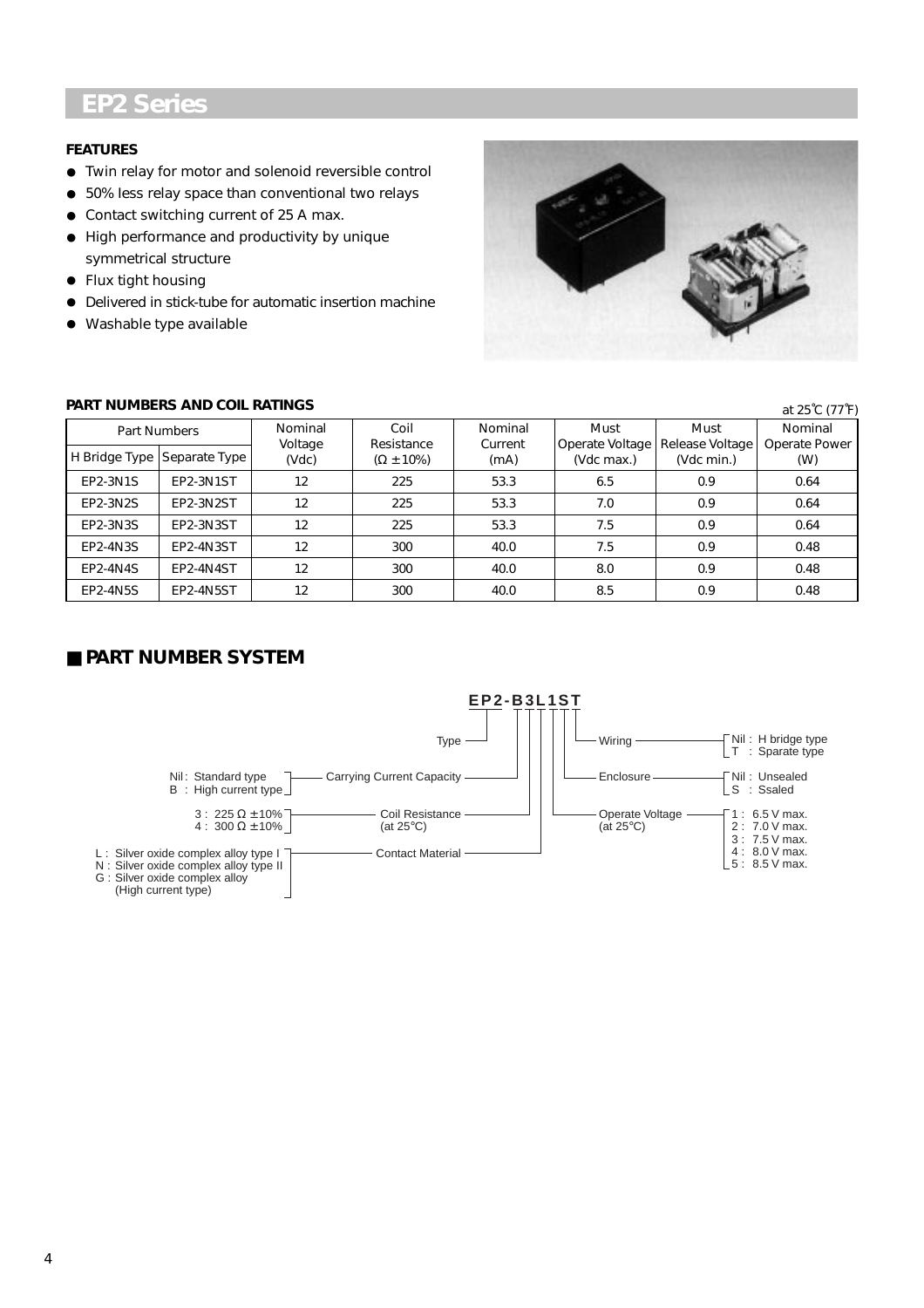#### ■ **DIMENSIONS** mm (inch)







## ■ **PCB PAD LAYOUT and SCHEMATICS** (bottom view) mm (inch)



### **[H Bridge Type] [Separate (T) Type]**



| <b>SPECIFICATIONS</b>            |            |                                                                             | at 25°C (77°F) |  |  |
|----------------------------------|------------|-----------------------------------------------------------------------------|----------------|--|--|
| Items                            |            | Specification                                                               |                |  |  |
| <b>Contact Form</b>              |            | 1 form C × 2 [H Bridge Type & Separate Type]                                |                |  |  |
| <b>Contact Material</b>          |            | Silver oxide complex alloy (Special types available)                        |                |  |  |
| <b>Contact Resistance</b>        |            | 50 m $\Omega$ max. (measured at 7 A) initial                                |                |  |  |
| <b>Contact Switching Voltage</b> |            | 30 Vdc max.<br>5 Vdc min.                                                   |                |  |  |
| <b>Contact Switching Current</b> |            | 25 A max. (at 16 Vdc)<br>1 A min.                                           |                |  |  |
|                                  | Standard   | 20 A max. (2 minutes max.) (at 12 Vdc, 85°C)                                |                |  |  |
| <b>Contact Carrying Current</b>  | High       | 25 A max. (2 minutes max.) (at 12 Vdc, 85°C)                                |                |  |  |
| Operate Time                     |            | Approx. 5 ms max. (at 12 Vdc, excluding bounce) initial                     |                |  |  |
| Release Time                     |            | Approx. 2 ms max. (at 12 Vdc, excluding bounce) initial, without diode      |                |  |  |
| Nominal Operate Power            |            | 0.48 W/0.64 W (at 12 Vdc)                                                   |                |  |  |
| <b>Insulation Resistance</b>     |            | 100 M $\Omega$ min. (at 500 Vdc) initial                                    |                |  |  |
| Breakdown Voltage                |            | 500 Vdc min. (for 1 minute) initial                                         |                |  |  |
| <b>Shock Resistance</b>          |            | 98 m/s <sup>2</sup> [Approx. 10 G] min. (misoperating)                      |                |  |  |
| <b>Vibration Resistance</b>      |            | 10 to 300 Hz, 43 m/s <sup>2</sup> [Approx. 4.4 G] min. (misoperating)       |                |  |  |
| <b>Ambient Temperature</b>       |            | $-40^{\circ}$ C to +85 $^{\circ}$ C (-40 $^{\circ}$ F to +185 $^{\circ}$ F) |                |  |  |
| Coil Temperature Rise            |            | 50°C/W (contact carrying current 0 A)                                       |                |  |  |
| Life Expectancy                  | Mechanical | 1 x 10 <sup>6</sup> operations                                              |                |  |  |
|                                  | Electrical | 1 x 10 <sup>5</sup> operations (at 14 Vdc, Motor Load 20 A/3 A)             |                |  |  |
| Weight                           |            | Approx. 15 gr.                                                              |                |  |  |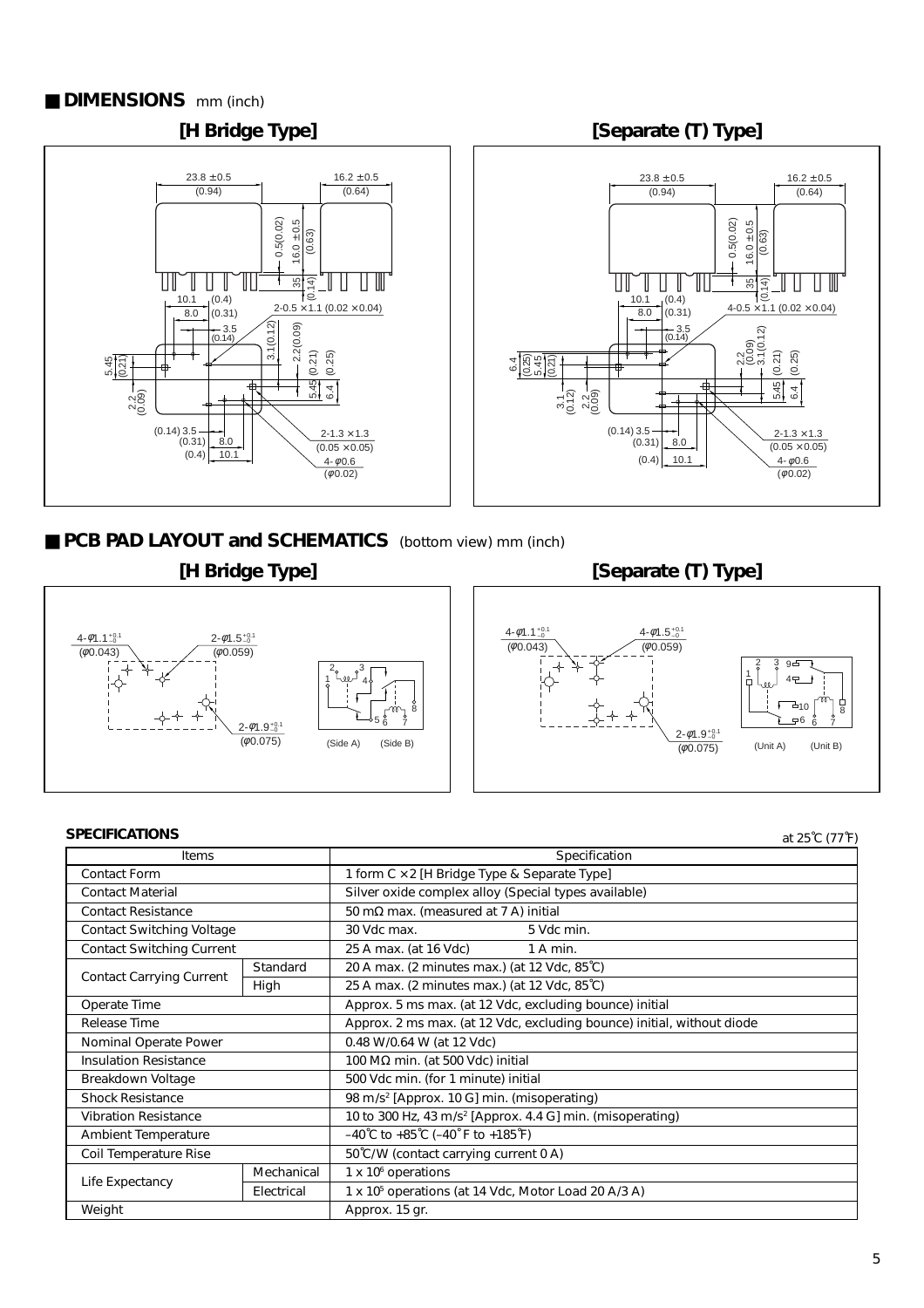# **EP1 Series**

#### **FEATURES**

- 33% Iess relay space than conventional relays (MR301 Series)
- High performance & productivity by unique structure
- Flux tight housing
- Delivered in stick-tube for automatic insertion machine
- Washable type available



#### **PART NUMBERS AND COIL RATINGS**

| PART NUMBERS AND COIL RATINGS<br>at 25°C (77°F) |                                     |                             |                                           |                            |                                       |                                       |                                 |
|-------------------------------------------------|-------------------------------------|-----------------------------|-------------------------------------------|----------------------------|---------------------------------------|---------------------------------------|---------------------------------|
| Standard                                        | Part Numbers<br><b>High Current</b> | Nominal<br>Voltage<br>(Vdc) | Coil<br>Resistance<br>$(\Omega \pm 10\%)$ | Nominal<br>Current<br>(mA) | Must<br>Operate Voltage<br>(Vdc max.) | Must<br>Release Voltage<br>(Vdc min.) | Nominal<br>Operate Power<br>(W) |
| Type                                            | Type                                |                             |                                           |                            |                                       |                                       |                                 |
| EP1-3L1                                         | EP1-B3G1                            | 12                          | 225                                       | 53.3                       | 6.5                                   | 0.9                                   | 0.64                            |
| EP1-3L2                                         | EP1-B3G2                            | 12                          | 225                                       | 53.3                       | 7.0                                   | 0.9                                   | 0.64                            |
| EP1-3L3                                         | EP1-B3G3                            | 12                          | 225                                       | 53.3                       | 7.5                                   | 0.9                                   | 0.64                            |
| EP1-4L3                                         | EP1-B4G3                            | 12                          | 300                                       | 40.0                       | 7.5                                   | 0.9                                   | 0.48                            |
| EP1-4L4                                         | EP1-B4G4                            | 12                          | 300                                       | 40.0                       | 8.0                                   | 0.9                                   | 0.48                            |
| EP1-4L5                                         | EP1-B4G5                            | 12                          | 300                                       | 40.0                       | 8.5                                   | 0.9                                   | 0.48                            |

### ■ **PART NUMBER SYSTEM**

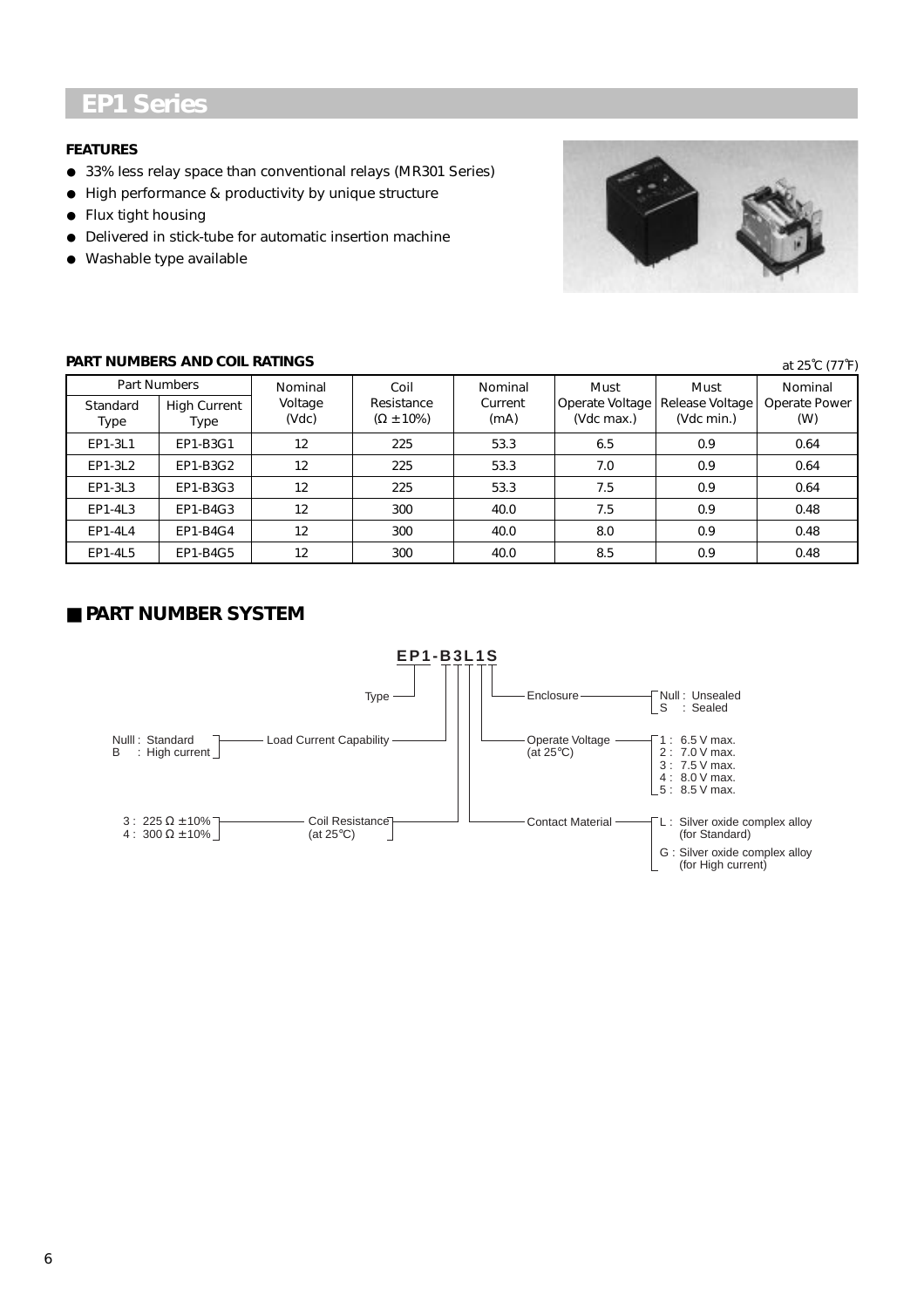### ■ **DIMENSIONS** mm (inch)



# ■ **PCB PAD LAYOUT and SCHEMATICS** (bottom view) mm (inch)



#### **SPECIFICATIONS** at 25˚C (77˚F)

| Items                            |            | Specification                                                         |  |  |  |  |
|----------------------------------|------------|-----------------------------------------------------------------------|--|--|--|--|
| <b>Contact Form</b>              |            | 1 form C                                                              |  |  |  |  |
| <b>Contact Material</b>          |            | Silver oxide complex alloy                                            |  |  |  |  |
| <b>Contact Resistance</b>        |            | 50 M $\Omega$ max. (measured at 7 A) initial                          |  |  |  |  |
| <b>Contact Switching Voltage</b> |            | 30 Vdc max, 5 Vdc min.                                                |  |  |  |  |
| <b>Contact Switching Current</b> |            | 25 A max. (at 16 Vdc) 1 A min.                                        |  |  |  |  |
|                                  | Standard   | 25 A max. (2 minutes max.) (at 12 Vdc, 85°C)                          |  |  |  |  |
| <b>Contact Carrying Current</b>  | High       | 30 A max. (2 minutes max.) (at 12 Vdc, 85°C)                          |  |  |  |  |
| Operate Time (Excluding bounce)  |            | Approx. 5 ms max. (at 12 Vdc) initial                                 |  |  |  |  |
| Release Time (Excluding bounce)  |            | Approx. 2 ms max. (at 12 Vdc) initial, without diode                  |  |  |  |  |
| Nominal Operate Power            |            | 0.48 W/0.64 W (at 12 Vdc)                                             |  |  |  |  |
| <b>Insulation Resistance</b>     |            | 100 MΩ min. (at 500 Vdc) initial                                      |  |  |  |  |
| Breakdown Voltage                |            | 500 Vdc min. (for 1 minute) initial                                   |  |  |  |  |
| <b>Shock Resistance</b>          |            | 98 m/s <sup>2</sup> [Approx. 10 G] min. (misoperating)                |  |  |  |  |
| <b>Vibration Resistance</b>      |            | 10 to 300 Hz, 43 m/s <sup>2</sup> [Approx. 4.4 G] min. (misoperating) |  |  |  |  |
| Coil Temperature Rise            |            | 50°C/W (Contact Carrying Current: 0 A)                                |  |  |  |  |
| <b>Ambient Temperature</b>       |            | $-40$ to $+85^{\circ}$ C ( $-40$ to $+185^{\circ}$ F)                 |  |  |  |  |
| Life Expectancy                  | Mechanical | 10 <sup>6</sup> operations                                            |  |  |  |  |
|                                  | Electrical | 10 <sup>5</sup> operations (at 14 Vdc, Motor Load 20 A/3 A)           |  |  |  |  |
| Weight                           |            | Approx. 8 g                                                           |  |  |  |  |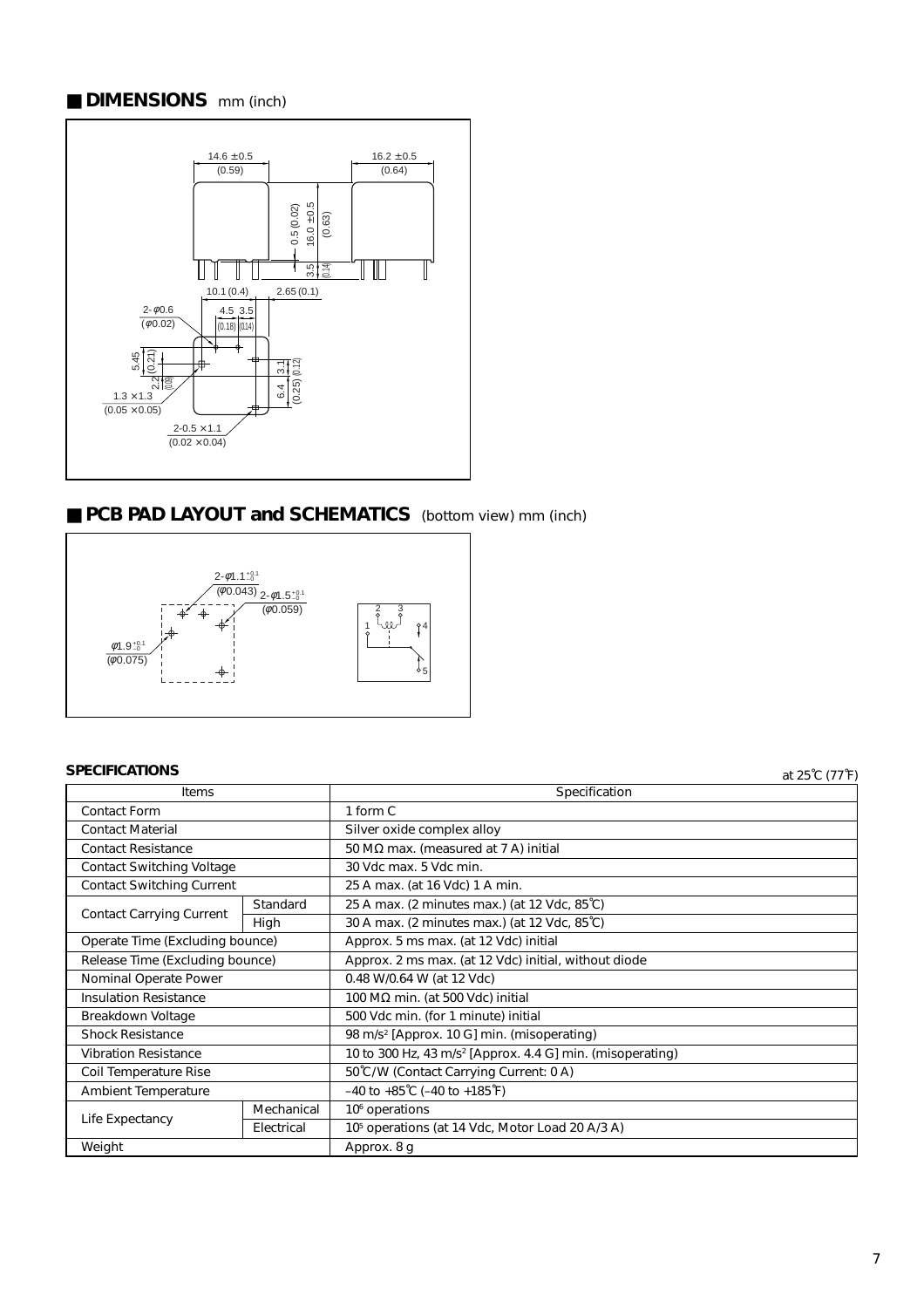# **MR301 Series**

#### **FEATURES**

- Medium load applications such as interval wipers and stereo
- Delivered in stick-tube for automatic insertion machine
- Flux tight housing
- Washable type available
- High standoff type (0.8 mm) available ("L" suffix)

#### **PART NUMBERS AND COIL RATINGS**



| PART NUMBERS AND COIL RATINGS<br>at 25°C (77°F) |                   |             |                  |                                   |                 |                               |                               |                      |
|-------------------------------------------------|-------------------|-------------|------------------|-----------------------------------|-----------------|-------------------------------|-------------------------------|----------------------|
| Part Numbers                                    |                   | Nominal     | Coil             | Nominal                           | Must            | Must                          | Nominal                       |                      |
| 5 A Type                                        | 10 A Type         | 15 A Type   | Voltage<br>(Vdc) | Resistance<br>$(\Omega \pm 10\%)$ | Current<br>(mA) | Operate Voltage<br>(Vdc max.) | Release Voltage<br>(Vdc min.) | Operate Power<br>(W) |
| MR301-6SL                                       | <b>MR301-6HSL</b> | MR301-6ESL  | 6                | 100                               | 60              | 4.2                           | 0.6                           | 0.36                 |
| MR301-9SL                                       | MR301-9HSL        | MR301-9ESL  | 9                | 225                               | 40              | 6.3                           | 0.9                           | 0.36                 |
| MR301-N39L                                      | MR301-N40L        | MR301-N40EL | 12               | 320                               | 38              | 8.0                           | 1.2                           | 0.45                 |
| MR301-12SL                                      | MR301-12HSL       | MR301-12ESL | 12               | 400                               | 30              | 8.4                           | 1.2                           | 0.36                 |

#### **DIMENSIONS mm (inch)**



#### **SCHEMATIC (BOTTOM VIEW)**



#### **PCB PAD LAYOUT mm (inch) (BOTTOM VIEW)**



### ■ **NUMBERING SYSTEM**

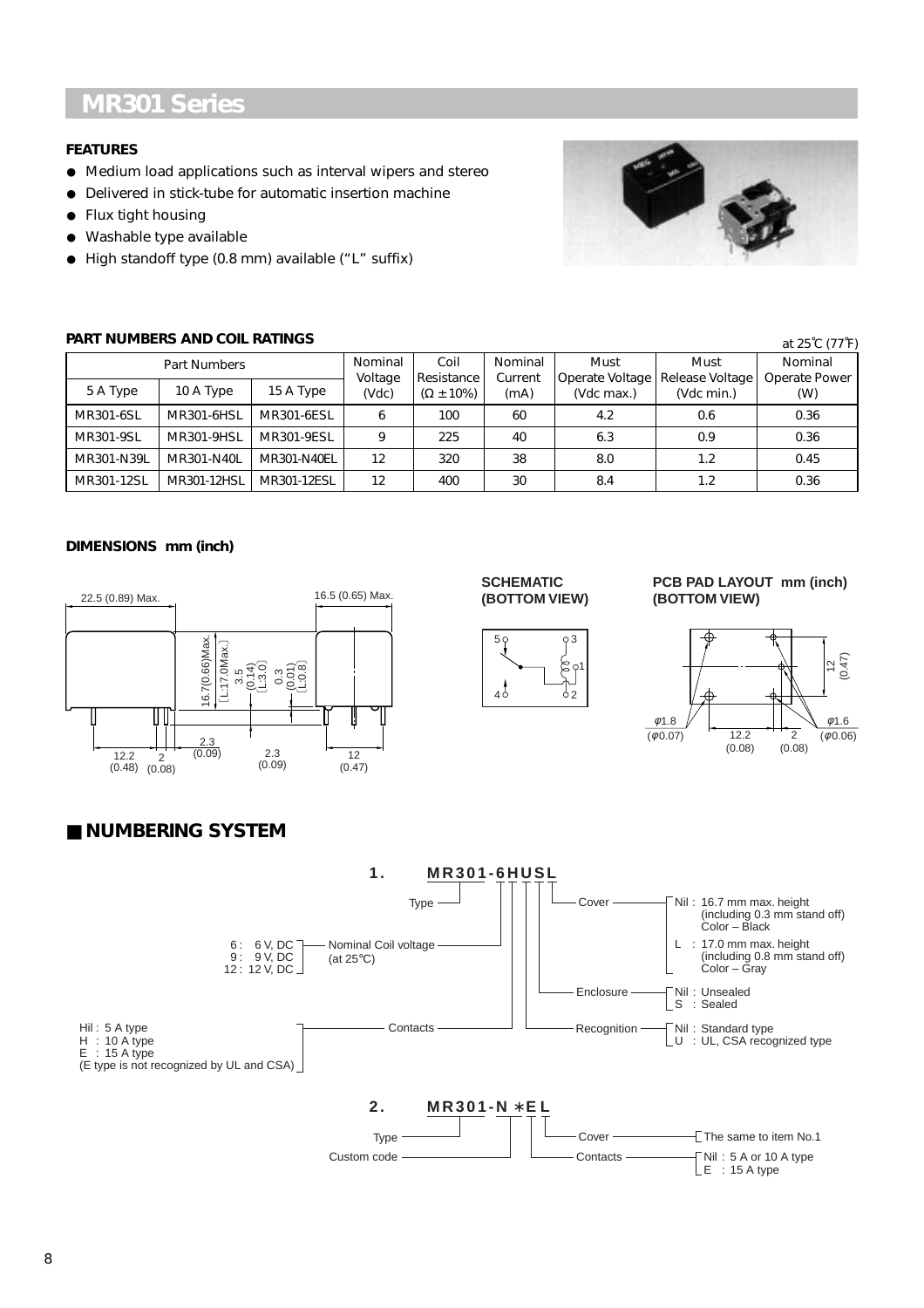# **SPECIFICATIONS** at 25<sup>°</sup>C (77<sup>°F)</sup>

| <b>Items</b>                     |            | 5 A Type<br>10/15 A Type                                                    |                                               |  |  |  |
|----------------------------------|------------|-----------------------------------------------------------------------------|-----------------------------------------------|--|--|--|
| <b>Contact Form</b>              |            | 1 form C                                                                    |                                               |  |  |  |
| <b>Contact Material</b>          |            | Silver oxide complex alloy<br>Silver nickel alloy                           |                                               |  |  |  |
| <b>Contact Resistance</b>        |            | 100 m $\Omega$ max. (measured at 0.5 A) initial                             | 100 m $\Omega$ max. (measured at 2 A) initial |  |  |  |
| <b>Contact Switching Voltage</b> |            | 30 Vdc max, 5 Vdc min.                                                      |                                               |  |  |  |
| <b>Contact Switching Current</b> |            | 5 A max. (at 16 Vdc) 0.1 A min.                                             | 15/20 A max. (at 16 vdc)<br>1 A min.          |  |  |  |
| <b>Contact Carrying Current</b>  |            | 20 A max. (at 12 Vdc)                                                       |                                               |  |  |  |
| Operate Time                     |            | Approx. 5 ms max. (at I 2 Vdc, excluding bounce) initial                    |                                               |  |  |  |
| Release Time                     |            | Approx. 2 ms max. (at I 2 Vdc, excluding bounce) initial, without diode     |                                               |  |  |  |
| Nominal Operate Power            |            | 0.36 W/0.45 W (Nominal Voltage)                                             |                                               |  |  |  |
| <b>Insulation Resistance</b>     |            | 100 M $\Omega$ min. (at 500 Vdc) initial                                    |                                               |  |  |  |
| Breakdown Voltage                |            | 500 Vdc min. (for 1 minute) initial                                         |                                               |  |  |  |
| <b>Shock Resistance</b>          |            | 98 m/s <sup>2</sup> [Approx. 10 G] min. (misoperating)                      |                                               |  |  |  |
| <b>Vibration Resistance</b>      |            | 10 to 300 Hz, 43 m/s <sup>2</sup> [Approx. 4.4 G] min. (misoperating)       |                                               |  |  |  |
| <b>Ambient Temperature</b>       |            | $-40^{\circ}$ C to +85 $^{\circ}$ C (-40 $^{\circ}$ F to +185 $^{\circ}$ F) |                                               |  |  |  |
| Coil Temperature Rise            |            | 50°C/W (contact carrying current 0 A)                                       |                                               |  |  |  |
| Life Expectancy                  | Mechanical | $1 \times 10^6$ operations                                                  |                                               |  |  |  |
|                                  | Electrical | 1 x 10 <sup>5</sup> operations (at 14 Vdc, Motor Load 20 A/3 A) (E-Contact) |                                               |  |  |  |
| Weight                           |            | Approx. 13 gr                                                               |                                               |  |  |  |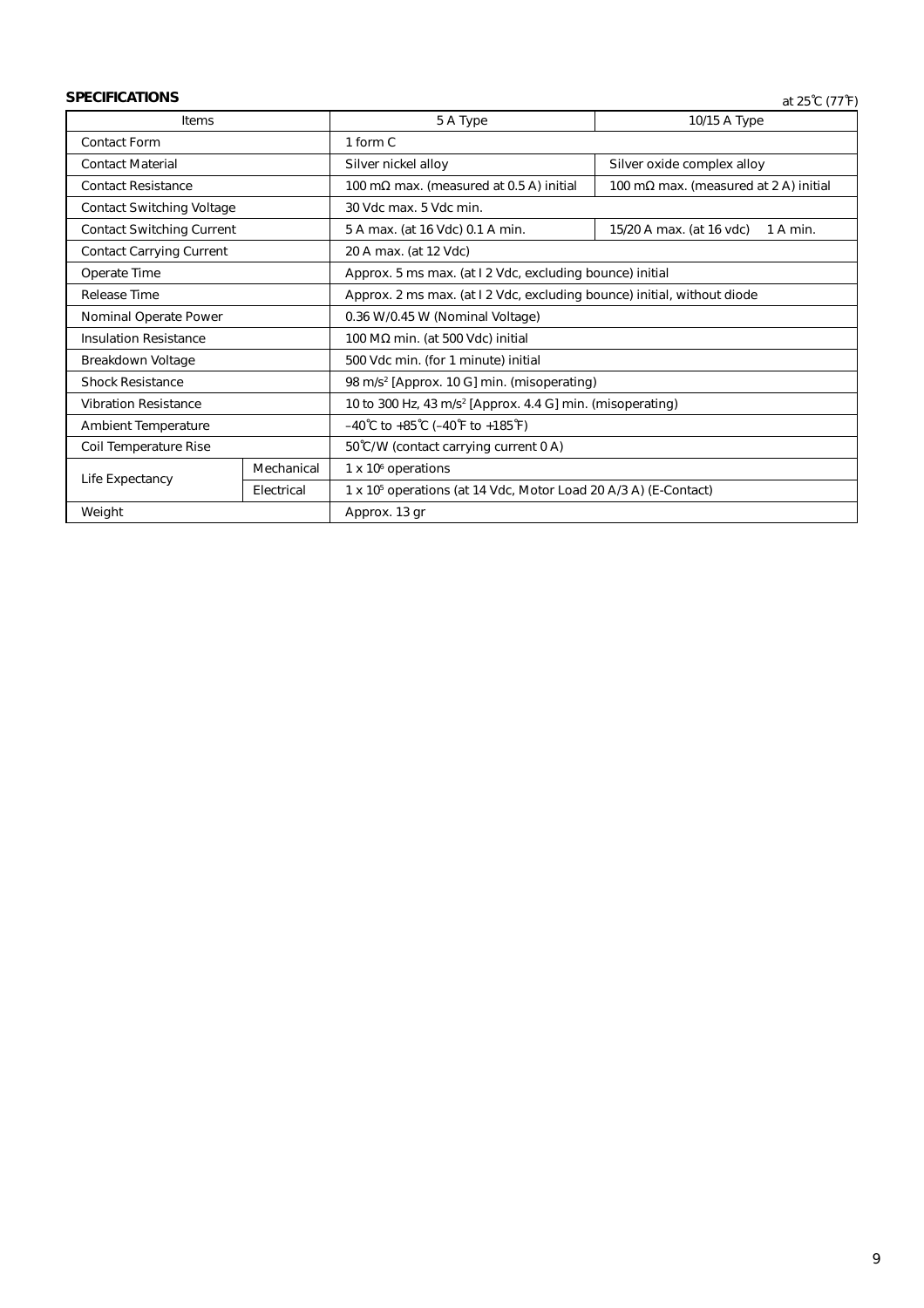#### ■ **NOTICE**

#### **(1) Capacitive load**

If the load is capacitive, an inrush current to charge the load with poses a problem. In this case, a current-limiting resistor or surge suppressor coil is connected in series to the contacts to suppress the peak current.

#### **(2) Clinching terminals**

To secure the relay temporarily to a printed circuit board for soldering, particular terminals are allowed to be clinched within a particular angle. other terminals, never clinched.

The terminal numbers and the angle for clinching of each series are as follows.

- 1) No.4 and no.5 terminals to 45° maximum for H bridge type of EN2 and EP2
- 2) No.5 and no.9 terminals to 45° maximum for separate type of EN2 and EP2
- 3) No.4 and no.5 terminals to 45° maximum for EP1
- 4) No.1, 4 and no.5 terminals to 45° maximum for MR301

#### **(3) Drive circuit**

Since the coil of a relay has an inductive impedance, a counter electromotive force is generated when the circuit is opened. This voltage may damage the relay driver IC. Therefore, a diode is connected in parallel with the coil, as shown in figure 1.





#### **(4) Typical application for EN2/EP2 relays** (H bridge type)

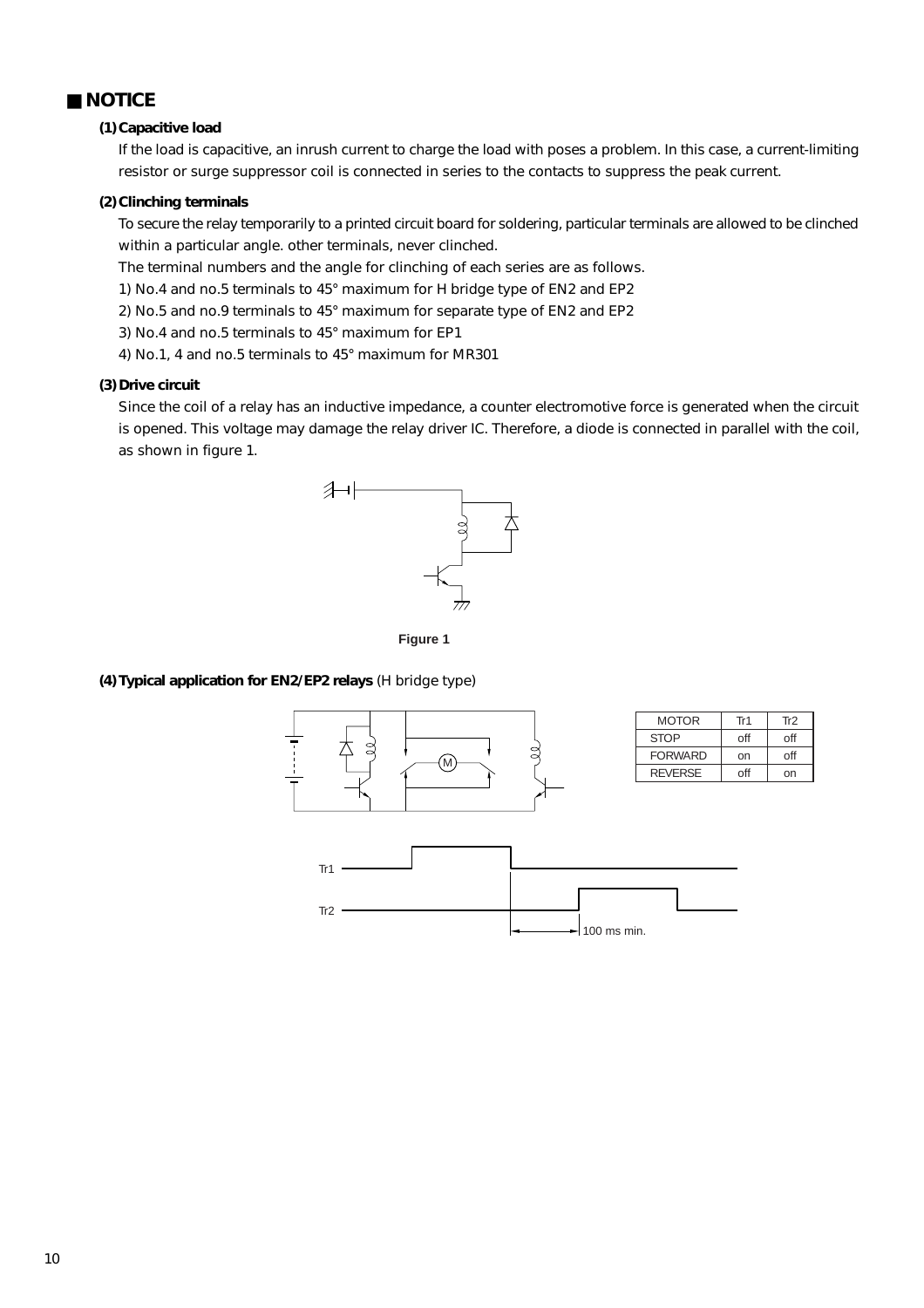# **APPLICATIONS**